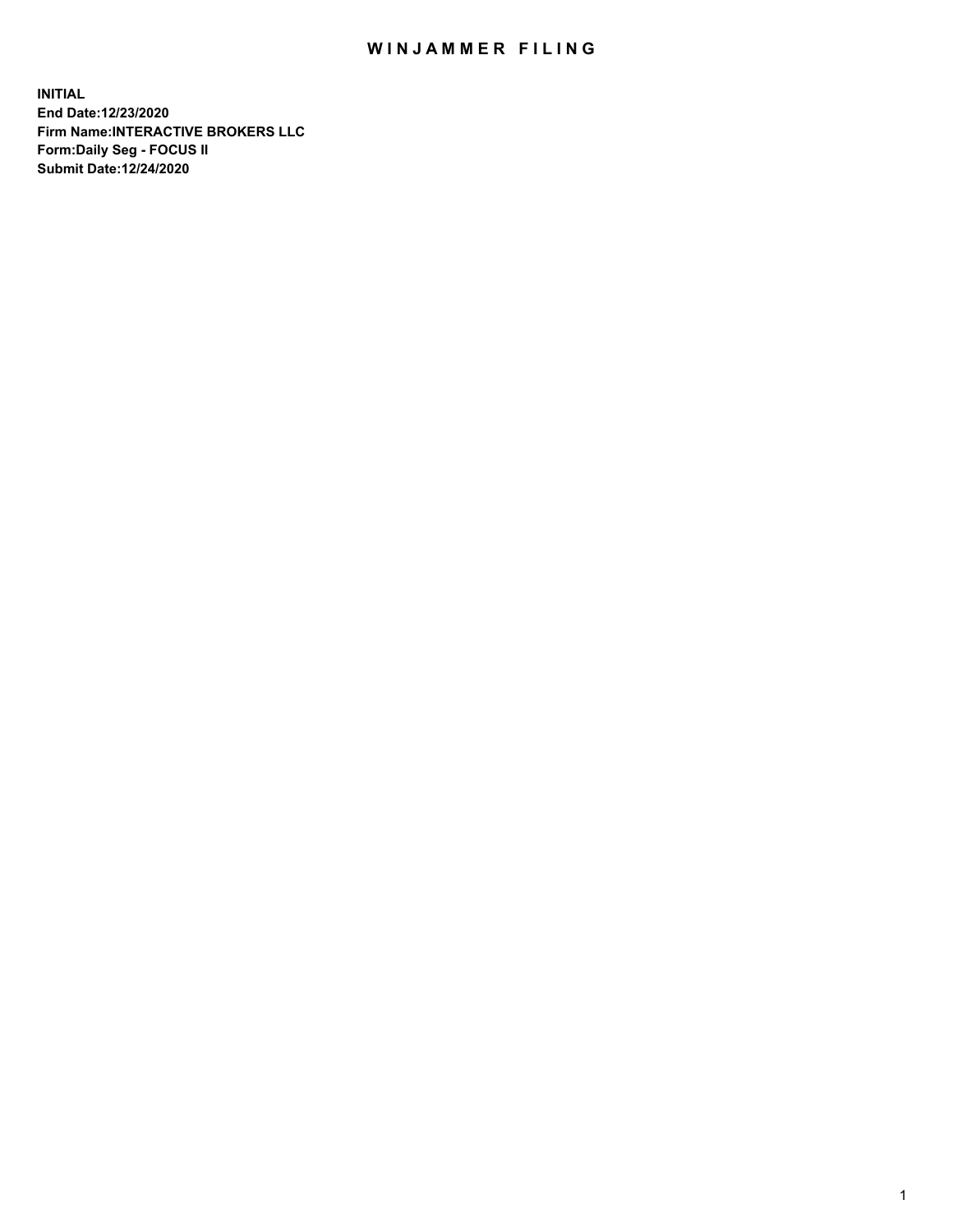**INITIAL End Date:12/23/2020 Firm Name:INTERACTIVE BROKERS LLC Form:Daily Seg - FOCUS II Submit Date:12/24/2020 Daily Segregation - Cover Page**

| Name of Company                                                                                                                                                                                                                                                                                                                | <b>INTERACTIVE BROKERS LLC</b>                                                  |  |
|--------------------------------------------------------------------------------------------------------------------------------------------------------------------------------------------------------------------------------------------------------------------------------------------------------------------------------|---------------------------------------------------------------------------------|--|
| <b>Contact Name</b>                                                                                                                                                                                                                                                                                                            | James Menicucci                                                                 |  |
| <b>Contact Phone Number</b>                                                                                                                                                                                                                                                                                                    | 203-618-8085                                                                    |  |
| <b>Contact Email Address</b>                                                                                                                                                                                                                                                                                                   | jmenicucci@interactivebrokers.c<br>om                                           |  |
| FCM's Customer Segregated Funds Residual Interest Target (choose one):<br>a. Minimum dollar amount: ; or<br>b. Minimum percentage of customer segregated funds required:%; or<br>c. Dollar amount range between: and; or<br>d. Percentage range of customer segregated funds required between:% and%.                          | <u>0</u><br>$\overline{\mathbf{0}}$<br>155,000,000 245,000,000<br><u>00</u>     |  |
| FCM's Customer Secured Amount Funds Residual Interest Target (choose one):<br>a. Minimum dollar amount: ; or<br>b. Minimum percentage of customer secured funds required:% ; or<br>c. Dollar amount range between: and; or<br>d. Percentage range of customer secured funds required between:% and%.                           | <u>0</u><br>$\overline{\mathbf{0}}$<br>80,000,000 120,000,000<br>0 <sub>0</sub> |  |
| FCM's Cleared Swaps Customer Collateral Residual Interest Target (choose one):<br>a. Minimum dollar amount: ; or<br>b. Minimum percentage of cleared swaps customer collateral required:% ; or<br>c. Dollar amount range between: and; or<br>d. Percentage range of cleared swaps customer collateral required between:% and%. | <u>0</u><br>$\underline{\mathbf{0}}$<br>0 <sub>0</sub><br>0 <sub>0</sub>        |  |

Attach supporting documents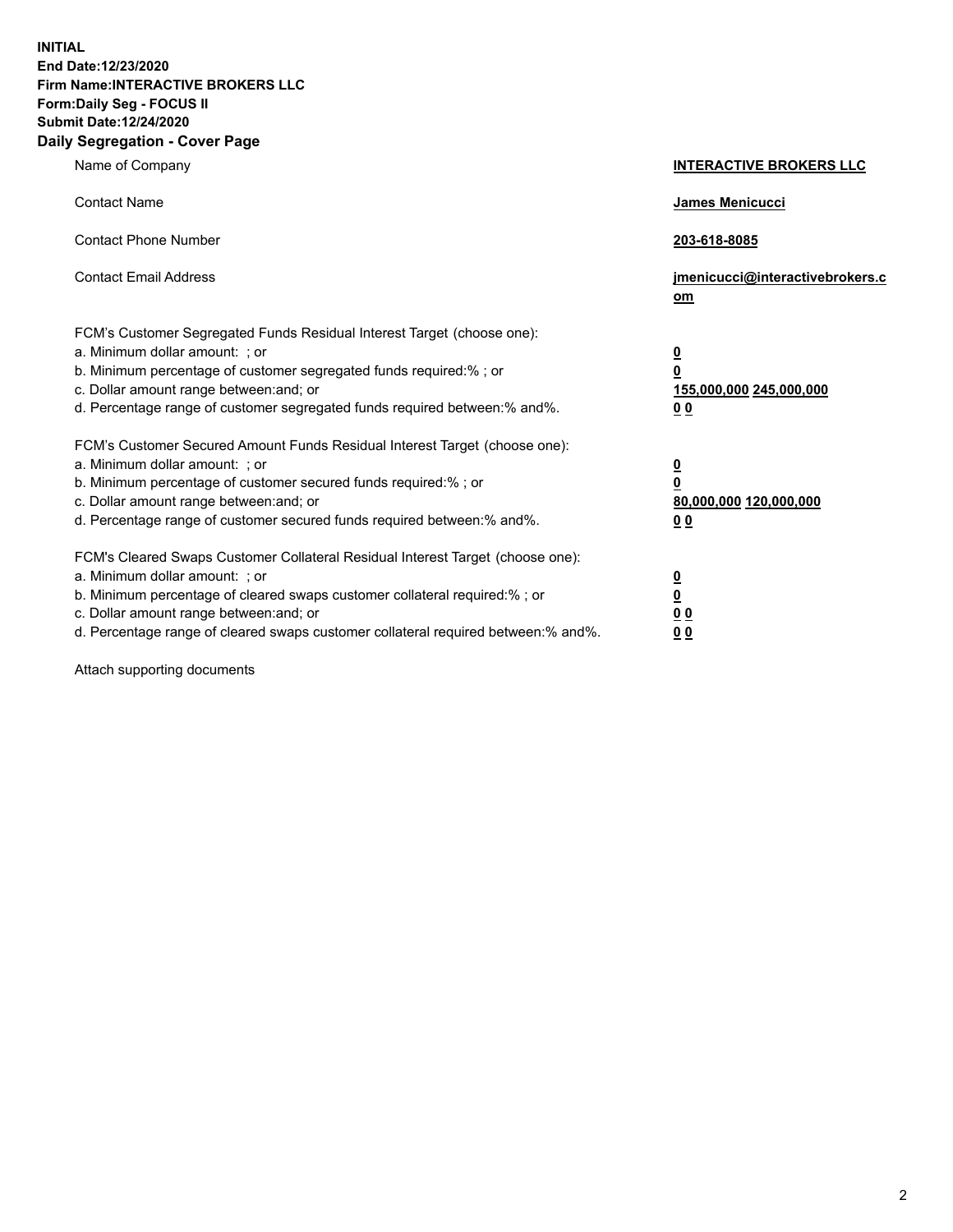**INITIAL End Date:12/23/2020 Firm Name:INTERACTIVE BROKERS LLC Form:Daily Seg - FOCUS II Submit Date:12/24/2020 Daily Segregation - Secured Amounts**

## Foreign Futures and Foreign Options Secured Amounts Amount required to be set aside pursuant to law, rule or regulation of a foreign government or a rule of a self-regulatory organization authorized thereunder **0** [7305] 1. Net ledger balance - Foreign Futures and Foreign Option Trading - All Customers A. Cash **549,853,721** [7315] B. Securities (at market) **0** [7317] 2. Net unrealized profit (loss) in open futures contracts traded on a foreign board of trade **6,259,189** [7325] 3. Exchange traded options a. Market value of open option contracts purchased on a foreign board of trade **135,218** [7335] b. Market value of open contracts granted (sold) on a foreign board of trade **-56,205** [7337] 4. Net equity (deficit) (add lines 1. 2. and 3.) **556,191,923** [7345] 5. Account liquidating to a deficit and account with a debit balances - gross amount **11,518** [7351] Less: amount offset by customer owned securities **0** [7352] **11,518** [7354] 6. Amount required to be set aside as the secured amount - Net Liquidating Equity Method (add lines 4 and 5) **556,203,441** [7355] 7. Greater of amount required to be set aside pursuant to foreign jurisdiction (above) or line 6. **556,203,441** [7360] FUNDS DEPOSITED IN SEPARATE REGULATION 30.7 ACCOUNTS 1. Cash in banks A. Banks located in the United States **76,783,618** [7500] B. Other banks qualified under Regulation 30.7 **0** [7520] **76,783,618** [7530] 2. Securities A. In safekeeping with banks located in the United States **449,961,000** [7540] B. In safekeeping with other banks qualified under Regulation 30.7 **0** [7560] **449,961,000** [7570] 3. Equities with registered futures commission merchants A. Cash **0** [7580] B. Securities **0** [7590] C. Unrealized gain (loss) on open futures contracts **0** [7600] D. Value of long option contracts **0** [7610] E. Value of short option contracts **0** [7615] **0** [7620] 4. Amounts held by clearing organizations of foreign boards of trade A. Cash **0** [7640] B. Securities **0** [7650] C. Amount due to (from) clearing organization - daily variation **0** [7660] D. Value of long option contracts **0** [7670] E. Value of short option contracts **0** [7675] **0** [7680] 5. Amounts held by members of foreign boards of trade A. Cash **160,928,583** [7700] B. Securities **0** [7710] C. Unrealized gain (loss) on open futures contracts **1,810,679** [7720] D. Value of long option contracts **135,218** [7730] E. Value of short option contracts **-56,205** [7735] **162,818,275** [7740] 6. Amounts with other depositories designated by a foreign board of trade **0** [7760] 7. Segregated funds on hand **0** [7765] 8. Total funds in separate section 30.7 accounts **689,562,893** [7770] 9. Excess (deficiency) Set Aside for Secured Amount (subtract line 7 Secured Statement Page 1 from Line 8) **133,359,452** [7380] 10. Management Target Amount for Excess funds in separate section 30.7 accounts **80,000,000** [7780] 11. Excess (deficiency) funds in separate 30.7 accounts over (under) Management Target **53,359,452** [7785]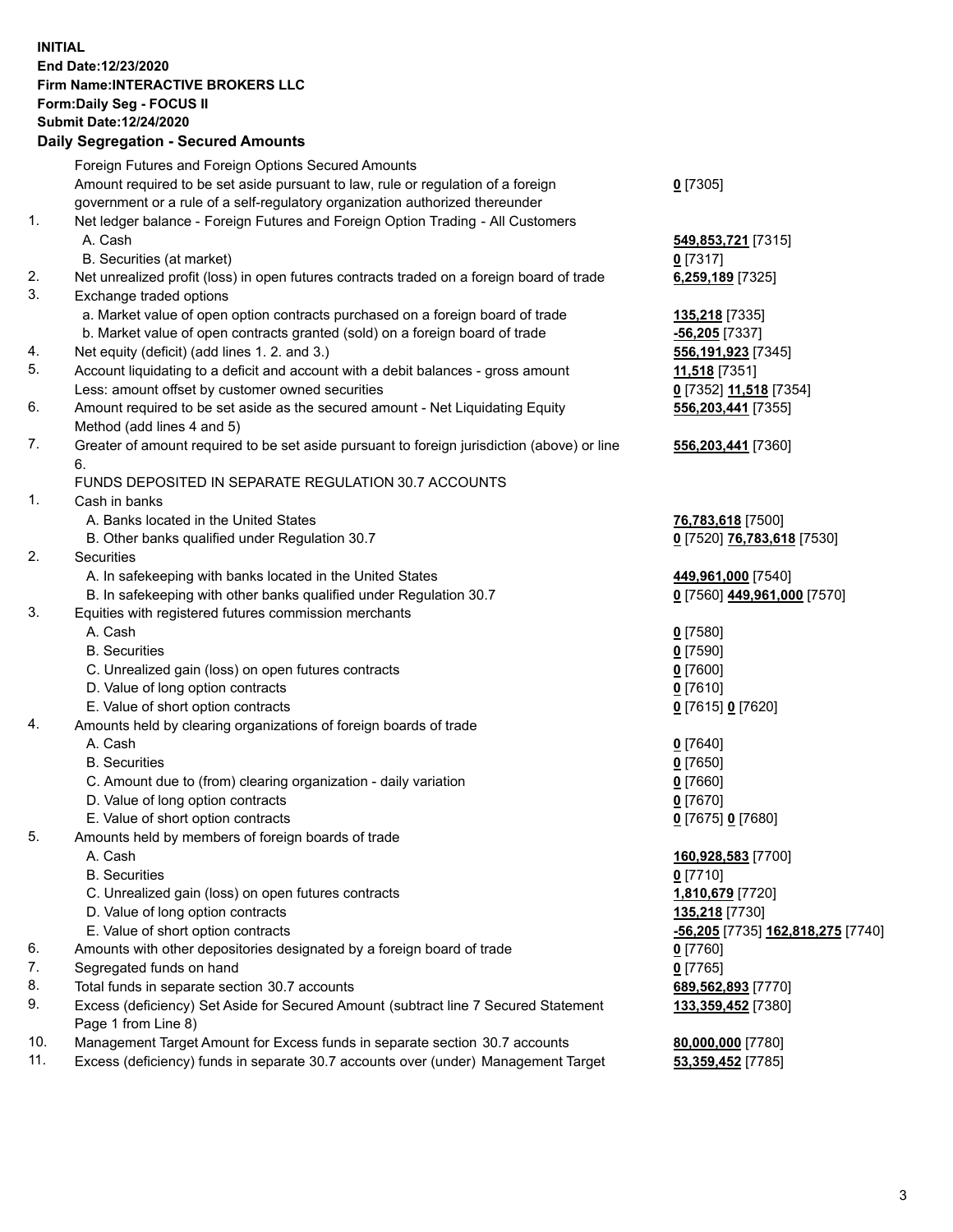**INITIAL End Date:12/23/2020 Firm Name:INTERACTIVE BROKERS LLC Form:Daily Seg - FOCUS II Submit Date:12/24/2020 Daily Segregation - Segregation Statement** SEGREGATION REQUIREMENTS(Section 4d(2) of the CEAct) 1. Net ledger balance A. Cash **5,410,132,652** [7010] B. Securities (at market) **0** [7020] 2. Net unrealized profit (loss) in open futures contracts traded on a contract market **218,824,588** [7030] 3. Exchange traded options A. Add market value of open option contracts purchased on a contract market **243,271,761** [7032] B. Deduct market value of open option contracts granted (sold) on a contract market **-202,616,235** [7033] 4. Net equity (deficit) (add lines 1, 2 and 3) **5,669,612,766** [7040] 5. Accounts liquidating to a deficit and accounts with debit balances - gross amount **5,054,586** [7045] Less: amount offset by customer securities **0** [7047] **5,054,586** [7050] 6. Amount required to be segregated (add lines 4 and 5) **5,674,667,352** [7060] FUNDS IN SEGREGATED ACCOUNTS 7. Deposited in segregated funds bank accounts A. Cash **1,531,185,857** [7070] B. Securities representing investments of customers' funds (at market) **2,333,690,410** [7080] C. Securities held for particular customers or option customers in lieu of cash (at market) **0** [7090] 8. Margins on deposit with derivatives clearing organizations of contract markets A. Cash **5,633,258** [7100] B. Securities representing investments of customers' funds (at market) **1,963,113,782** [7110] C. Securities held for particular customers or option customers in lieu of cash (at market) **0** [7120] 9. Net settlement from (to) derivatives clearing organizations of contract markets **-245,808** [7130] 10. Exchange traded options A. Value of open long option contracts **243,049,869** [7132] B. Value of open short option contracts **-202,587,529** [7133] 11. Net equities with other FCMs A. Net liquidating equity **0** [7140] B. Securities representing investments of customers' funds (at market) **0** [7160] C. Securities held for particular customers or option customers in lieu of cash (at market) **0** [7170] 12. Segregated funds on hand **0** [7150] 13. Total amount in segregation (add lines 7 through 12) **5,873,839,839** [7180] 14. Excess (deficiency) funds in segregation (subtract line 6 from line 13) **199,172,487** [7190] 15. Management Target Amount for Excess funds in segregation **155,000,000** [7194] 16. Excess (deficiency) funds in segregation over (under) Management Target Amount **44,172,487** [7198]

Excess